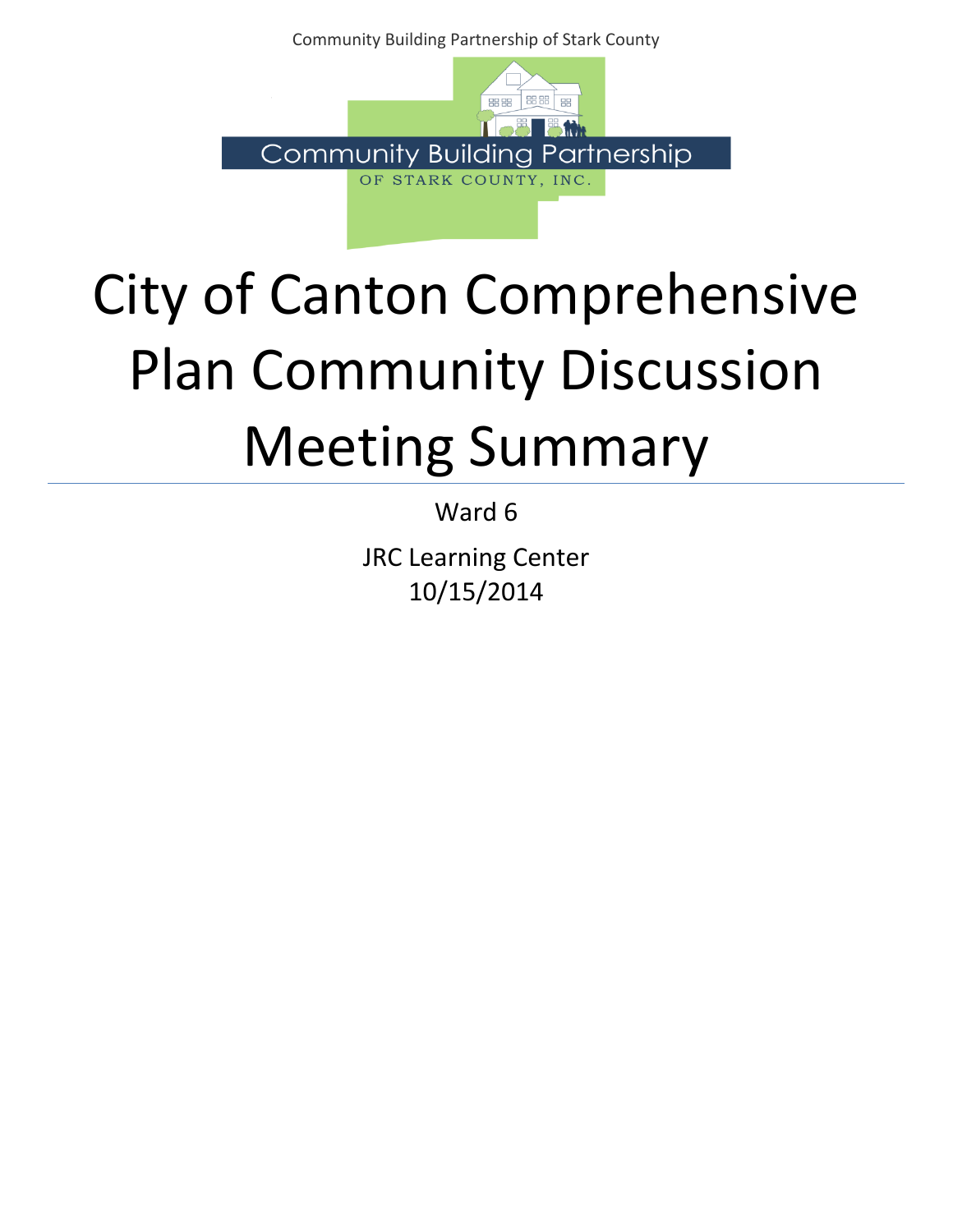

We're planning on a Better Canton. Come join us – be part of making Canton a Better Community

# CANTON COMPREHENSIVE PLAN

The City of Canton is embarking on developing a new Comprehensive Plan to guide it into the future. The last one in Canton was 50 years ago. YOUR input and participation are key to creating a Plan we can ALL support. Join your neighbors at one of the scheduled Ward – based meetings this fall and hear the initial findings of the consultant team hired to help our community craft its Plan. These meetings will focus on data, demographics, and analysis from our consultants and YOUR feedback regarding this information.

Please join your Ward 6 Council Member David Dougherty and your neighbors as we discuss the "State of Canton" with czb consultants. These meetings will be designed to convey important baseline information, give participants a chance to ask questions to better understand the information and its importance, and give participants a chance to convey information and ideas to planning consultants about what they feel needs to be included in the plan.



czb

Community Building Partnership These Community meetings are sponsored by

601 Cleveland Ave. NW, Canton, Oh 44709 / (330) 458 – 0962

SAVE THIS DATE All are welcome – Attend a meeting that is convenient to you

Ward 6 Community Discussion Will Take Place On Oct. 15 @ 6:00 p.m.

Meeting will be held at the JRC Learning **Center** 2213 14th St. NE Canton, Oh 44705

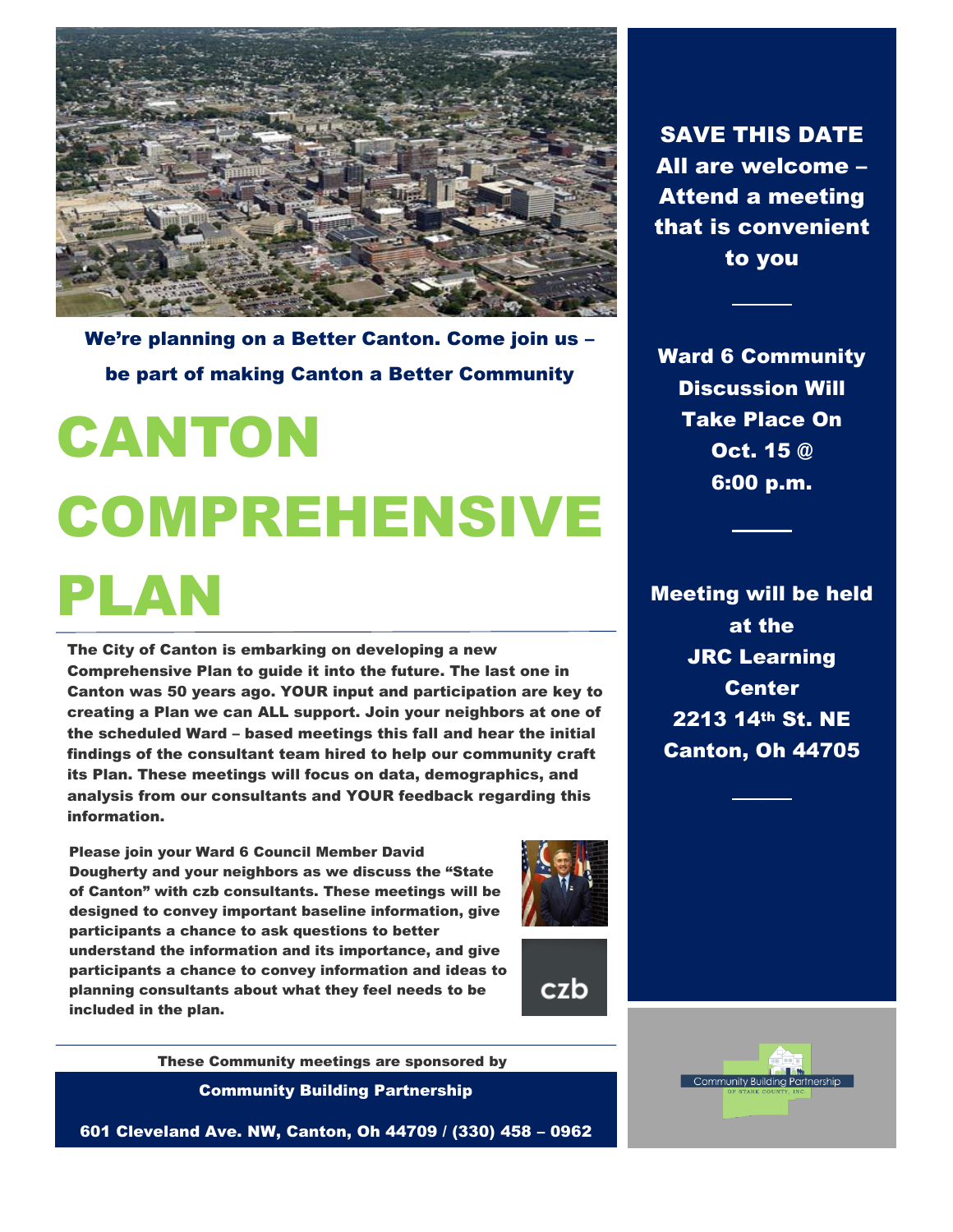## **City of Canton Comprehensive Plan Community Discussion Meeting Summary**

### **Program Summary**

The Canton Comprehensive Plan is a community-driven process where the Canton Steering Committee leads the community's effort to set priorities, support local values, and provide the general direction of the Plan. In an effort to support this approach, Community Building Partnership (CBP) was contracted to sponsor a series of community meetings to solicit input, feedback, and advice from community residents from all walks of life. Utilizing the City's ward system to ensure geographic coverage of the entire City, nine community meetings were conducted during the months of September and October 2014. All meeting were open to all residents regardless of location.

Joining CBP in conducting these meetings was David Boehlke and Stephanie Barnes-Simms from the czb consulting group. Each meeting was organized in a similar manner and with a uniform agenda including:

- Introductions and Welcome by the Ward council member and Mayor, when present;
- A presentation on Comprehensive Planning and Comprehensive Plans, presented by Stephanie Barnes-Simms, focused on the 3 major traits of Comp Plans: a) being community-driven; b) based upon current reality; and c) built-in flexibility to deal with changes in the future.
- A significant presentation on the current reality in Canton by reviewing the initial data as gathered by the czb consulting group team since mid-summer was presented by David Boehlke.
- Three group exercises to solicit feedback, input, priority-setting recommendations, and "specialness" of Canton allowed for uniform/consistent participation at each meeting and provided written, direct community content for consideration by the Steering Committee.

The czb/Canton website http://czb.org/city-of-canton-ohio/ (password: canton5) contains video recordings of each meeting for public review, the PowerPoint presentation on Comprehensive Planning and the Initial Data as presented at each meeting, and the group exercise responses, which are tabulated below.

## **Participants**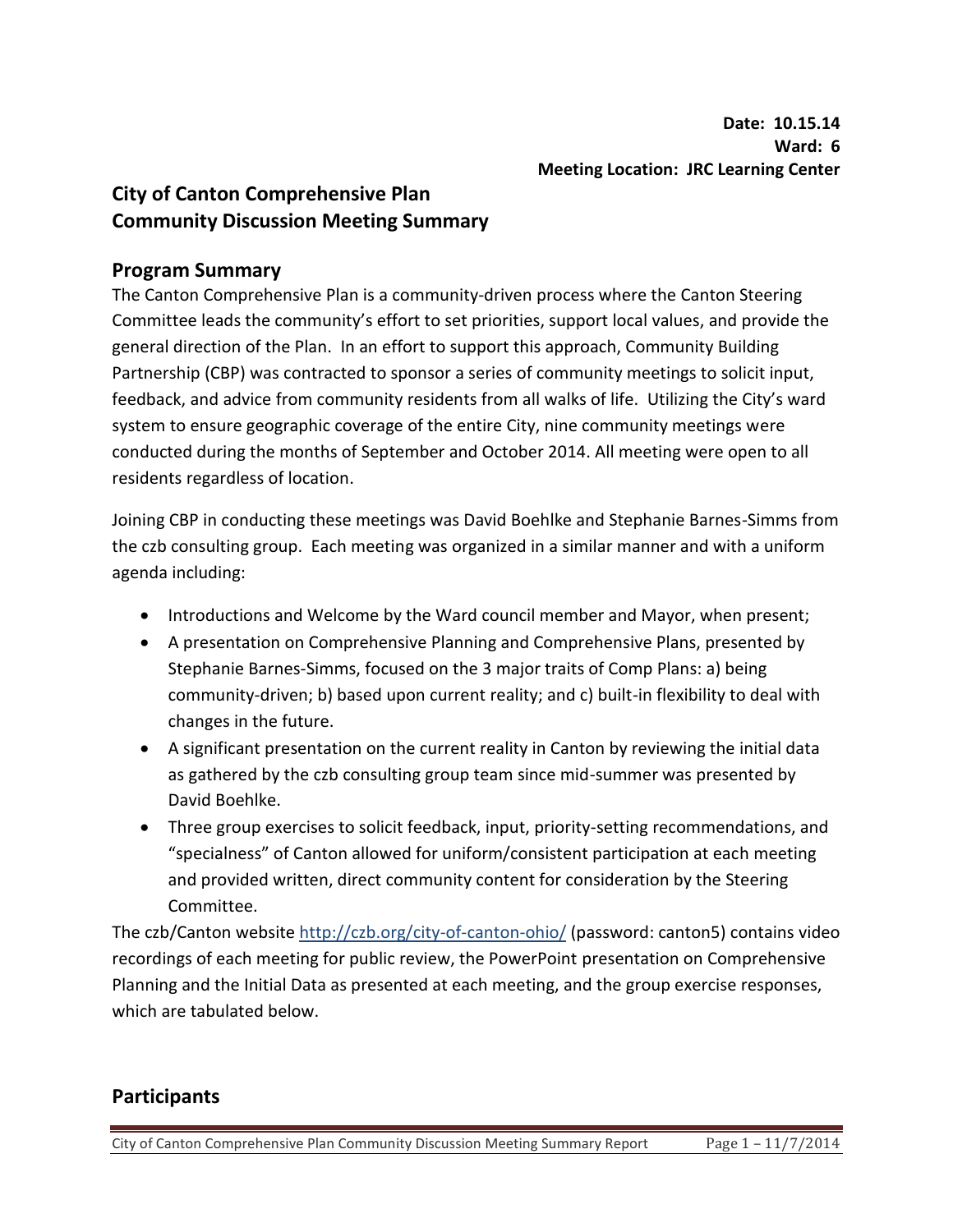Number in attendance: 34 Number of sign-ins: 30 From Completed Worksheet(s):

| ะน | <b>Resident</b> | <b>Business Owner</b> | <b>A</b> ther |
|----|-----------------|-----------------------|---------------|
|    |                 |                       |               |

#### **Question #1: What stood out for you from the data overview?** (Total # of Responses = 35)

- 9 Poverty
- 10 Housing
- 6 Population loss/decline
- 1 Jobs/Business
- 2 City/County Comparison(s)
- 1 Overall negative
- 0 Overall positive
- 1 Nothing/already familiar
- 5 Misc/Other

#### **Question #2**

The planning process begins with an assessment of what's working, what's not working, who's moving in, who's moving out, what are properties worth, how are businesses doing and what kind of physical and financial shape is the city in. Statistical data can help with that assessment but it cannot tell the entire story. E.g. student teacher ratios won't tell us if parents feel that students are getting a good education. Data on downtown retail sale won't tell us if residents feel that the downtown is making a comeback. **Based on your experience, what would you add to the story of the City of Canton's current reality? What part of the story of what's working and not working are we missing?** 

What's working? (Total # of Responses = 46)

- 15 Community/economic development
	- (e.g.,HOF, downtown restaurants, cultural events, etc.)
- 19 City government/city services/land bank
- 2 Social service organizations/institutions/nonprofits
- 5 People/community participation/neighborhood associations
- 3 Housing/real estate/homeownership/rentals
- 2 Misc/other

What's not working? (Total # of Responses = 46)

- 14 Poor/ineffective community/economic development
- 13 City government/city services/land bank
- 2 Social service organizations/institutions/nonprofits
- 6 People/community participation/neighborhood associations
- 11 Housing/real estate/homeownership/rentals
- 0 Misc/other

## **Question #3**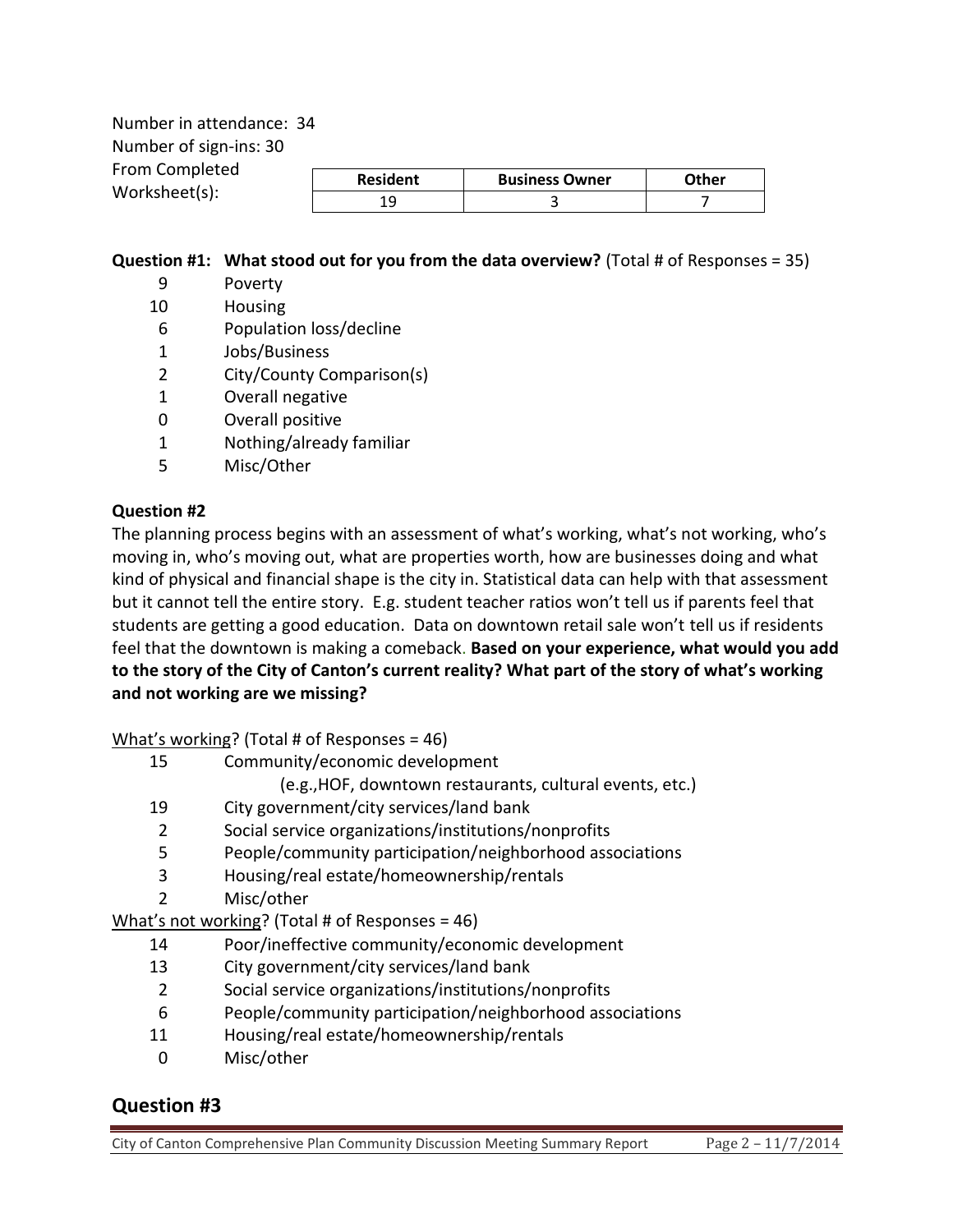One of the goals of the comprehensive plan is to set Canton on the course of being a livable city, with a viable economy and the ability to pay its bills. Given limited resources, the Steering Committee will need to set some priorities.

**Circle the five (5) factors** that you think are the **MOST important** to focus on in making Canton a livable city in the future. Not seeing something that you think is important? Add it to the list! **Cross through the five (5) factors** that you think are **LEAST IMPORTANT** to focus on in making Canton a livable city in the future.

**MOST important** (Total # of Completed Worksheets = 29)

Better open space (parks and other public spaces)

| ⊃              | Better Open space (parks and other public spaces) |
|----------------|---------------------------------------------------|
| $\mathbf{1}$   | Expanded arts, culture, and entertainment         |
| 19             | Well-maintained streets and infrastructure        |
| 13             | Better access to good employment                  |
| 0              | More sports and recreation facilities             |
| $\overline{4}$ | Broader range of housing choices                  |
| $\overline{2}$ | Access to good restaurants                        |
| $\mathbf{1}$   | Strong library system                             |
| 11             | <b>Improved shopping options in Canton</b>        |
| 4              | More marketing of Canton's attractions            |
| 7              | Good access to health services                    |
| 12             | <b>Excellent school performance</b>               |
| 18             | Removal of vacant and blighted houses             |
| $\overline{2}$ | Fewer one-way streets                             |
| 9              | More code enforcement and better zoning           |
| $\overline{2}$ | Better downtown parking                           |
| 7              | Improved rental properties                        |
| 10             | Better relations between residents and the police |
| 5              | Improved fire/emergency services                  |
| 5              | Stronger neighborhood associations                |
| 0              | Cleaner air and lower levels of pollution         |
| 1              | Better socioeconomic mixing of people             |
| 3              | More involvement with local colleges/universities |
| $\overline{1}$ | Expanded public transportation                    |
|                |                                                   |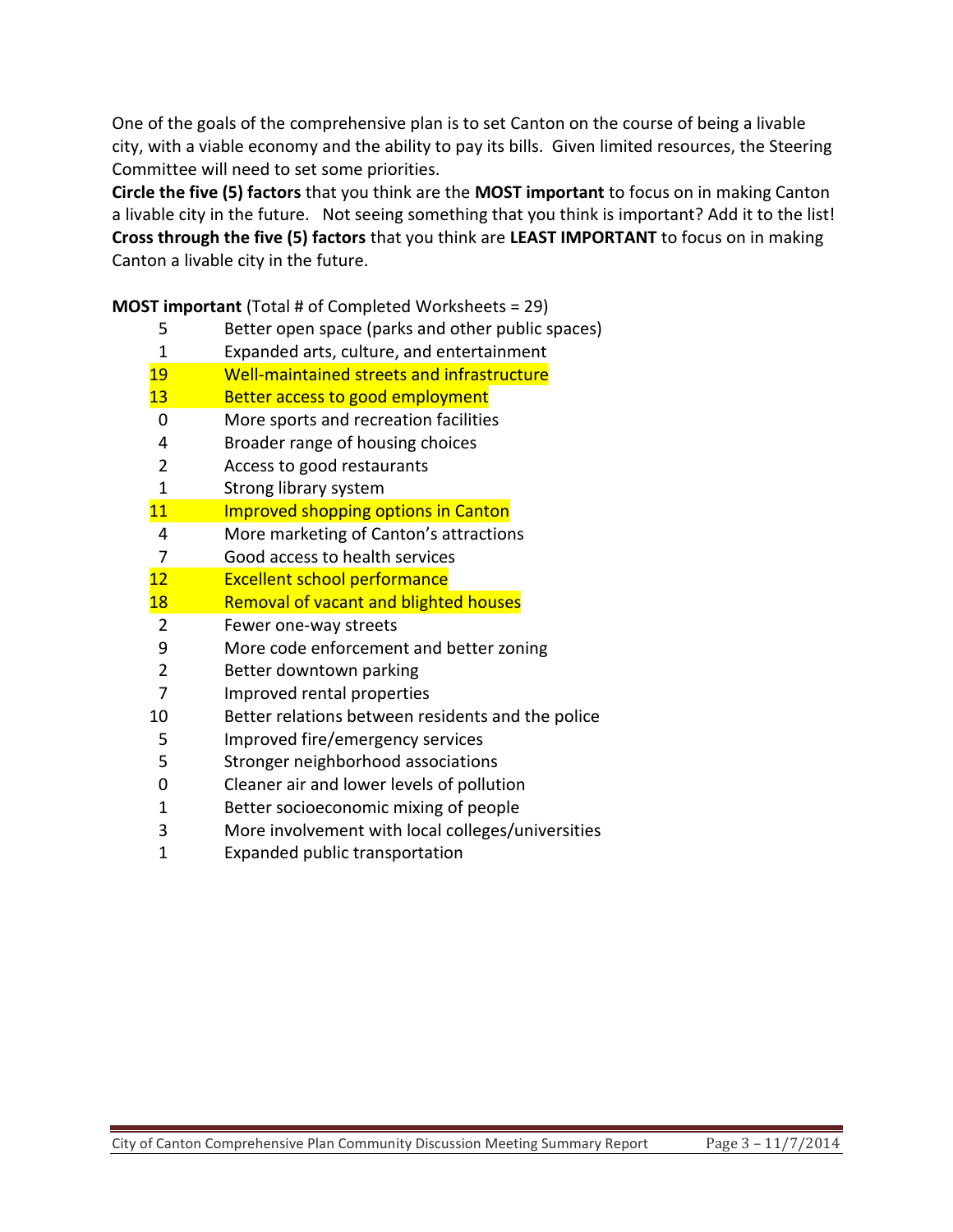#### **LEAST important**

- Better open space (parks and other public spaces)
- 8 Expanded arts, culture, and entertainment
- Well-maintained streets and infrastructure
- Better access to good employment
- 11 More sports and recreation facilities
- Broader range of housing choices
- **Access to good restaurants**
- 8 Strong library system
- Improved shopping options in Canton
- More marketing of Canton's attractions
- Good access to health services
- Excellent school performance
- Removal of vacant and blighted houses
- 15 Fewer one-way streets
- More code enforcement and better zoning
- 12 Better downtown parking
- Improved rental properties
- Better relations between residents and the police
- Improved fire/emergency services
- Stronger neighborhood associations
- Cleaner air and lower levels of pollution
- Better socioeconomic mixing of people
- More involvement with local colleges/universities
- Expanded public transportation

Written responses added to the list:

- Regionalization of government and services
- More innovative business leaders, i.e., focus on small business development
- Race relationship
- Moving people from rental to home ownership
- Better race relations

#### **Please Tell Us What's Special About Canton** (Total # of Responses = 56)

|    | Architecture          | 3  | Education  |
|----|-----------------------|----|------------|
| 5  | Arts & Culture        | 0  | Government |
| 4  | Attractions           | O  | Hospitals  |
| 11 | <b>Businesses</b>     | 4  | Nonprofits |
|    | Churches              | 1  | Parks      |
|    | <b>City Services</b>  | 12 | People     |
| 8  | <b>City Strengths</b> | 3  | Personal   |
|    |                       |    |            |